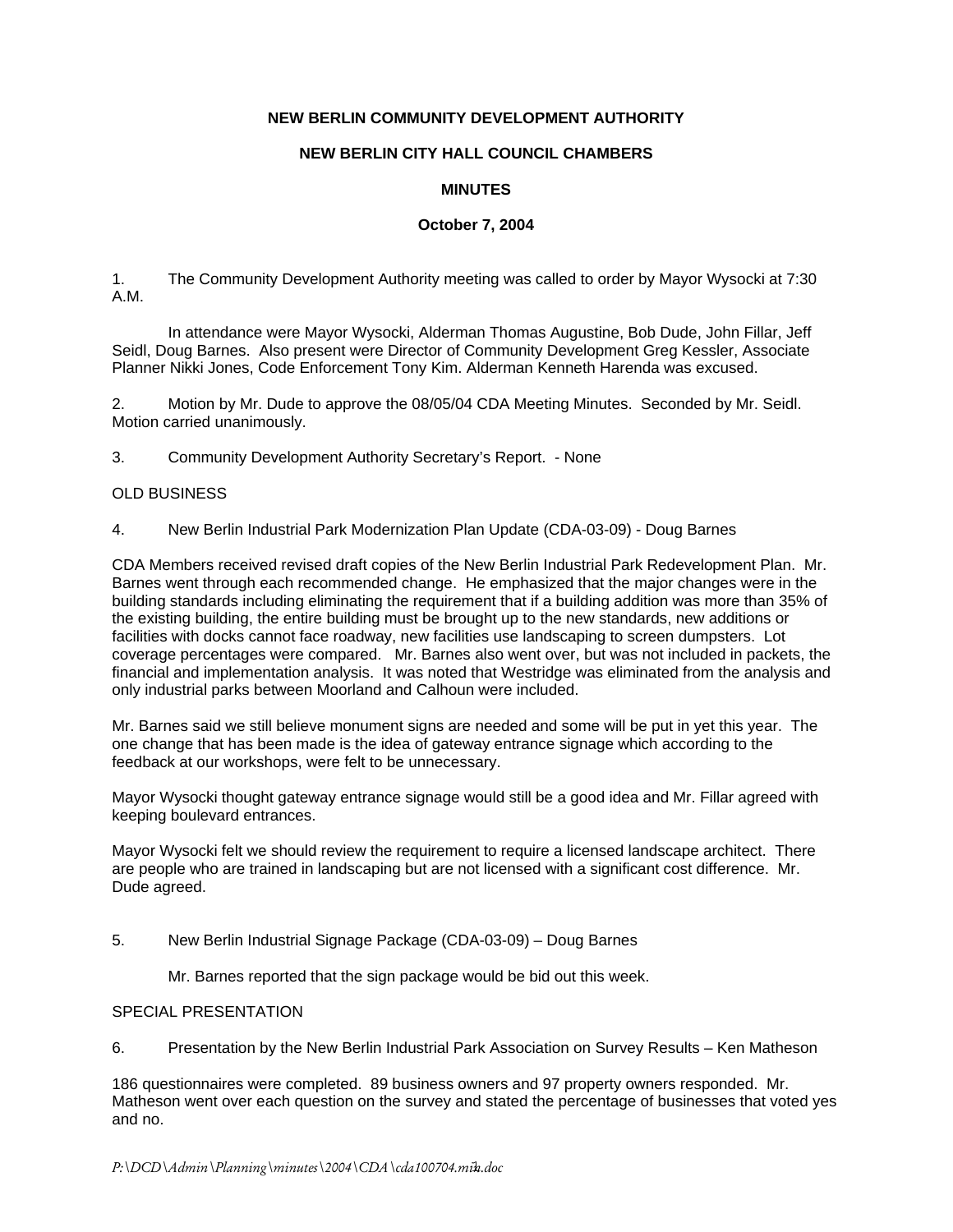Bill Luterbach spoke in favor of the plan and agreed with the Mayor's comments on the landscape architect. He felt some consideration should be given to setbacks and architectural requirements for corner lots. Also, a lot of gateway entrances have low concrete curbs and no trees and shrubs so tractors can jump the curb. Everybody has talked about Calhoun and Moorland, Cleveland Avenue could also be looked at, especially going East on Cleveland, there is a concrete area that stops people from lining up to make a left hand turn. Mr. Luterbach asked that changes to the existing code include the requirement for lawn sprinklers be taken out, and consideration be given for early foundation and footing permits if there is engineering approval.

Don Giessel, Body Cote felt consideration should be given to corner lot people since they can be seen from public view from all sides and it can be quite expensive to meet landscaping, dumpster screening and roof top screening requirements.

Mary Wehrheim, Stanek Tool asked if her industrial facility with metal siding located on a corner lot is added onto, does the whole building have to be changed? Mr. Barnes said no, that is one of the changes we have made, if you add onto a building, you do not have to change it but the plan recommends that if your addition is in front that you tie into the existing building.

Mr. Dude suggested a survey be coordinated now that the revisions have been made.

Warren Illgon, Diameters, Inc. said his key concern is the financing. He felt there is no indication where the money is coming from.

Mayor Wysocki said the public infrastructure is paid for by the City. Private improvements will be paid by you. Sidewalks and enhancements were indicated by business owners as not being wanted. You can answer the revised survey with the idea that there will be no special assessments.

Mr. Dude said owners may have increased taxes based on improvements, but will also have increased value of property.

## NEW BUSINESS

## 7. Mill Valley Redevelopment Plan Discussion

Mr. Kessler said at the last meeting CDA members had expressed an interest in reclamation activities involved at the Valley Sand & Gravel site. Mr. Kessler introduced Mr. Bill Carity, property owner of Valley Sand & Gravel and Mr. Jeff Lotz, site manager. Mr. Lotz explained the recycling asphalt and concrete process and described what is currently happening at the gravel pit. Mr. Carity reinforced that constant monitoring is being done of what comes in as fill. Mr. Carity expressed a desire to change the fill plan explaining that it would be a better business procedure to compact fill in various locations so they could develop this into the park they desire.

Mayor Wysocki recommended that Mr. Carity contact Mr. Kessler if changes to the reclamation plan are needed to achieve objectives to develop the property as desired.

Mr. Carity reported the progress being made in his initial initiative to redevelop the area into that business park. Mayor Wysocki said we are at a point where the City of Muskego and the City of New Berlin will sit down and look at the structuring of costs.

Mr. Fillar asked if asphalt is put in as a filler? Mr. Lotz said no, only as a road basis, none of it goes into the pit.

Mr. Kim said he has been monitoring the site by-weekly and has not seen any variation to the reclamation plan.

8. Communication To: CDA Communication From: Gregory Kessler, Director of Community Development Re: American Planning Association: Policy Guide on Redevelopment